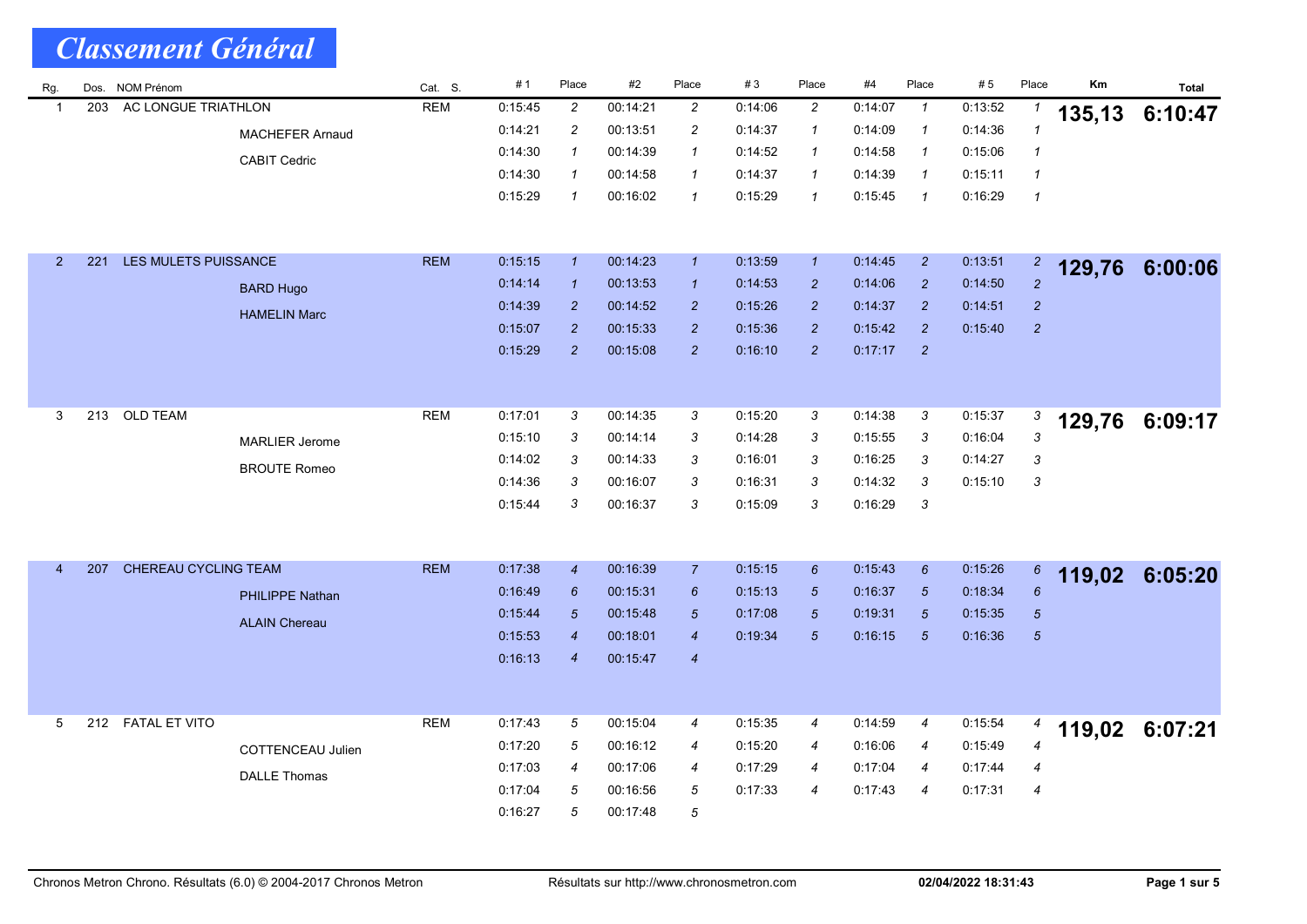| Rg.            | Dos. | NOM Prénom         |                            | Cat. S.    | #1      | Place            | #2       | Place                            | #3      | Place           | #4      | Place               | #5      | Place               | Km     | <b>Total</b> |
|----------------|------|--------------------|----------------------------|------------|---------|------------------|----------|----------------------------------|---------|-----------------|---------|---------------------|---------|---------------------|--------|--------------|
| $6\phantom{1}$ | 206  | <b>LES DOGS</b>    |                            | <b>REM</b> | 0:18:03 | $\overline{7}$   | 00:15:28 | $5\overline{5}$                  | 0:15:22 | $5\overline{5}$ | 0.15:40 | $\sqrt{5}$          | 0.16.03 | $\sqrt{5}$          | 119,02 | 6:13:45      |
|                |      |                    | <b>GOURDET Clement</b>     |            | 0:15:51 | $\boldsymbol{4}$ | 00:16:29 | $\sqrt{5}$                       | 0.15.35 | 6               | 0:17:57 | 6                   | 0.15.57 | $\overline{5}$      |        |              |
|                |      |                    | <b>ROY Simon</b>           |            | 0.18:03 | 6                | 00:16:24 | 6                                | 0:18:39 | 6               | 0:16:16 | 6                   | 0:18:29 | 6                   |        |              |
|                |      |                    |                            |            | 0:16:45 | 6                | 00:18:43 | 6                                | 0.16:52 | 6               | 0:18:37 | 6                   | 0:16:30 | 6                   |        |              |
|                |      |                    |                            |            | 0:18:58 | 6                | 00:17:14 | $\boldsymbol{6}$                 |         |                 |         |                     |         |                     |        |              |
|                |      |                    |                            |            |         |                  |          |                                  |         |                 |         |                     |         |                     |        |              |
| $\overline{7}$ | 217  | LES ROUL EURELIENS |                            | <b>REM</b> | 0:19:23 |                  | 00:17:04 |                                  | 0:15:59 |                 | 0:17:18 |                     | 0:15:58 |                     |        |              |
|                |      |                    |                            |            |         | 13               |          | 13                               |         | 12              |         | 10                  |         | 7<br>$\overline{7}$ | 113,65 | 6:06:10      |
|                |      |                    | <b>GERMAIN Jean Pierre</b> |            | 0:17:10 | $\overline{7}$   | 00:16:18 | $\overline{7}$                   | 0:17:33 | 7               | 0:15:54 | 7<br>$\overline{7}$ | 0:17:33 |                     |        |              |
|                |      |                    | <b>GODFRIN Arnaud</b>      |            | 0:17:04 | 7                | 00:18:14 | $\overline{7}$<br>$\overline{7}$ | 0.17.18 | 7               | 0:18:07 |                     | 0:17:19 | 7                   |        |              |
|                |      |                    |                            |            | 0:17:51 | $\overline{7}$   | 00:17:27 |                                  | 0:18:21 | $\overline{7}$  | 0:18:05 | $\overline{7}$      | 0:18:46 | $\overline{7}$      |        |              |
|                |      |                    |                            |            | 0:17:37 | $\overline{7}$   |          |                                  |         |                 |         |                     |         |                     |        |              |
|                |      |                    |                            |            |         |                  |          |                                  |         |                 |         |                     |         |                     |        |              |
| 8              | 201  | <b>UCMONTOIRE</b>  |                            | <b>REM</b> | 0:20:03 | 15               | 00:19:39 | 18                               | 0.15.14 | 15              | 0.15.56 | 12                  | 0.16.39 | 10                  |        |              |
|                |      |                    |                            |            | 0:17:59 | 10               | 00:19:17 | 13                               | 0:15:15 | 9               | 0:15.28 | $\mathcal{G}$       | 0:15:32 | $\boldsymbol{s}$    | 113,65 | 6:20:08      |
|                |      |                    | <b>PLOUZEAU Corentin</b>   |            | 0.19:25 | 8                | 00:21:23 | $\mathcal{G}$                    | 0.15.15 | 8               | 0:15:54 | $\boldsymbol{8}$    | 0.16.54 | $\pmb{8}$           |        |              |
|                |      |                    | <b>FAURE Florian</b>       |            | 0:21:51 | 8                | 00:23:48 | 10                               | 0:15:51 | 8               | 0:18:08 | 8                   | 0:19:25 | $\pmb{8}$           |        |              |
|                |      |                    |                            |            | 0:21:21 | 8                |          |                                  |         |                 |         |                     |         |                     |        |              |
|                |      |                    |                            |            |         |                  |          |                                  |         |                 |         |                     |         |                     |        |              |
|                |      |                    |                            |            |         |                  |          |                                  |         |                 |         |                     |         |                     |        |              |
| 9              | 216  | RAID OX 72 RIDDEN  |                            | <b>REM</b> | 0:18:12 | 8                | 00:17:11 | 9                                | 0:16.27 | 9               | 0:17:28 | $\boldsymbol{7}$    | 0:16:35 | 8                   | 108,28 | 6:02:43      |
|                |      |                    | LE BERRE Jean Francois     |            | 0.17:29 | 8                | 00:16:58 | 8                                | 0:18:04 | 8               | 0:16:53 | 8                   | 0:17:57 | 9                   |        |              |
|                |      |                    | <b>CHEVALLIER Herve</b>    |            | 0:18:10 | 9                | 00:18:20 | 8                                | 0:19:01 | 9               | 0:18:43 | 9                   | 0:19:42 | 9                   |        |              |
|                |      |                    |                            |            | 0:18:42 | 9                | 00:18:45 | 8                                | 0:19:04 | 9               | 0:19:13 | 9                   | 0:19:56 | 9                   |        |              |
|                |      |                    |                            |            |         |                  |          |                                  |         |                 |         |                     |         |                     |        |              |
|                |      |                    |                            |            |         |                  |          |                                  |         |                 |         |                     |         |                     |        |              |
|                |      |                    |                            |            |         |                  |          |                                  |         |                 |         |                     |         |                     |        |              |
| 10             | 215  | C TEAM CHARTRES    |                            | <b>REM</b> | 0.18.19 | $\mathcal{G}$    | 00:17:48 | 12                               | 0:16:27 | 13              | 0.18.09 | 11                  | 0:17:08 | 12                  | 108,28 | 6:12:43      |
|                |      |                    | <b>MENARD Fabrice</b>      |            | 0:18:41 | 13               | 00 16:59 | 10                               | 0.19.06 | 11              | 0:17:15 | 11                  | 0.19.04 | 11                  |        |              |
|                |      |                    | <b>MOREL Jacques</b>       |            | 0.17:59 | 11               | 00:20:01 | 11                               | 0.18.24 | 11              | 0:20:08 | 11                  | 0.17.41 | 10                  |        |              |
|                |      |                    |                            |            | 0:19:51 | 10               | 00:17:32 | $\mathcal{G}$                    | 0.22.28 | 10              | 0.18:09 | 10                  | 0:21:43 | 10                  |        |              |
|                |      |                    |                            |            |         |                  |          |                                  |         |                 |         |                     |         |                     |        |              |
|                |      |                    |                            |            |         |                  |          |                                  |         |                 |         |                     |         |                     |        |              |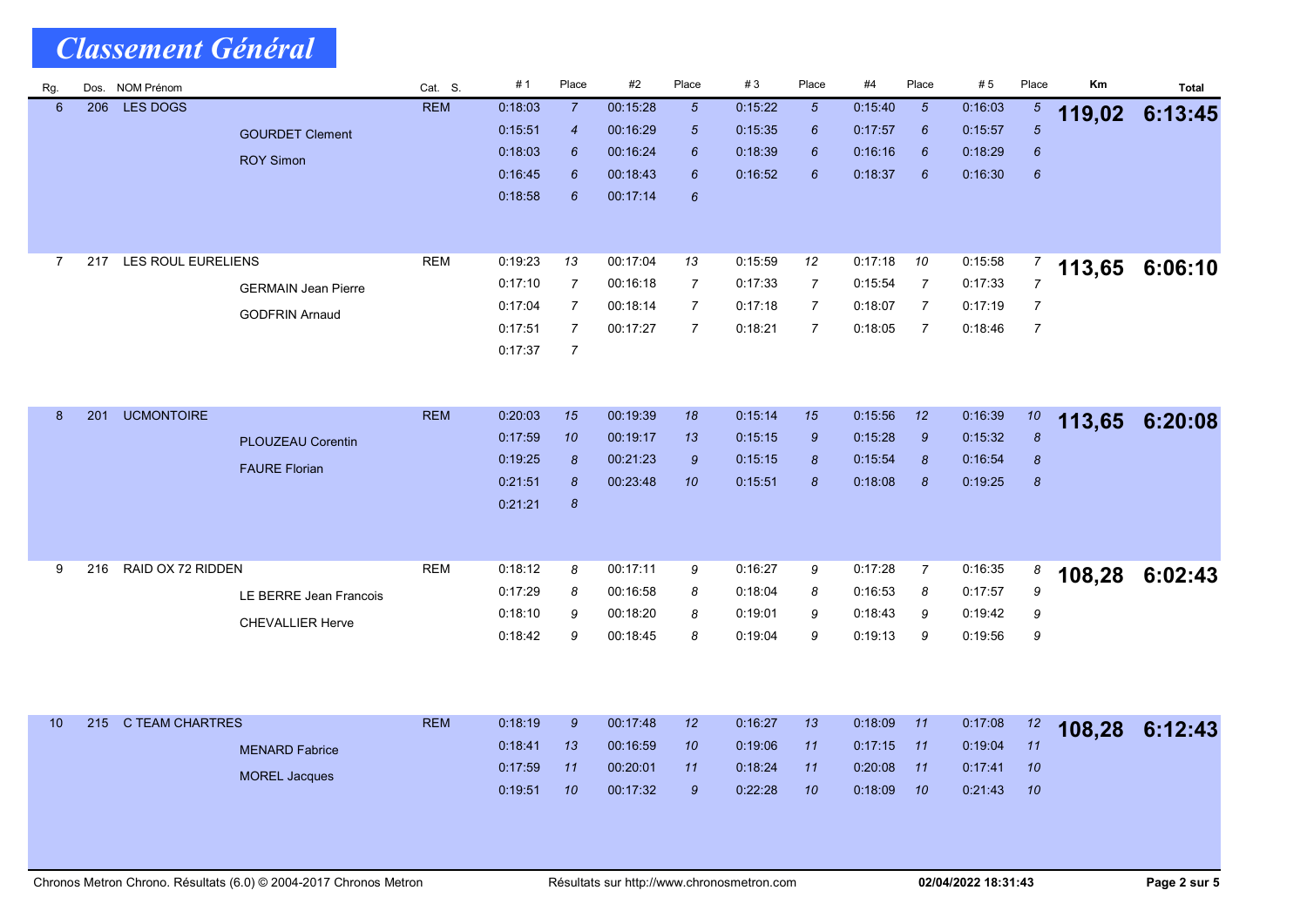| Rg. |     | Dos. NOM Prénom          |                          | Cat. S.    | #1      | Place            | #2                   | Place           | #3      | Place          | #4      | Place    | #5      | Place    | Km     | <b>Total</b> |
|-----|-----|--------------------------|--------------------------|------------|---------|------------------|----------------------|-----------------|---------|----------------|---------|----------|---------|----------|--------|--------------|
| 11  | 211 | <b>TEAM 30/04</b>        |                          | <b>REM</b> | 0.18.49 | 12               | 00:16:52             | 10              | 0:16:45 | 11             | 0:17:10 | 8        | 0.17.29 | 9        | 108,28 | 6:14:00      |
|     |     |                          | <b>JIOLLE Benjamin</b>   |            | 0:17:40 | $\boldsymbol{9}$ | 00:17:54             | 9               | 0:17:50 | 10             | 0:17:44 | 10       | 0:19:06 | 10       |        |              |
|     |     |                          | <b>BOURGOIN Yohann</b>   |            | 0.18.12 | 10               | 00:20:25             | 10              | 0.18.14 | 10             | 0:20:44 | 10       | 0:18:32 | 11       |        |              |
|     |     |                          |                          |            | 0:20:52 | 11               | 00:19:14             | 12              | 0.21.11 | 11             | 0:18:36 | 11       | 0:20:53 | 11       |        |              |
|     |     |                          |                          |            |         |                  |                      |                 |         |                |         |          |         |          |        |              |
|     |     |                          |                          |            |         |                  |                      |                 |         |                |         |          |         |          |        |              |
|     |     |                          |                          |            |         |                  |                      |                 |         |                |         |          |         |          |        |              |
| 12  | 209 | TEAM LES K D OR          |                          | <b>REM</b> | 0:18:23 | 10               | 00:17:25             | 11              | 0:16:22 | 10             | 0:17:28 | 9        | 0.18.11 | 11       | 102,91 | 6:02:14      |
|     |     |                          | <b>TORTEVOIS Gaetan</b>  |            | 0:17:45 | 11               | 00:19:03             | 12              | 0:19:20 | 12             | 0:19:12 | 13       | 0:19:59 | 13       |        |              |
|     |     |                          | <b>DUME Antoine</b>      |            | 0.19.31 | 13               | 00:20:08             | 12              | 0:19:02 | 12             | 0:19:34 | 12       | 0:19:22 | 12       |        |              |
|     |     |                          |                          |            | 0:19:00 | 12               | 00:19:39             | 11              | 0:20:15 | 12             | 0:22:44 | 12       |         |          |        |              |
|     |     |                          |                          |            |         |                  |                      |                 |         |                |         |          |         |          |        |              |
|     |     |                          |                          |            |         |                  |                      |                 |         |                |         |          |         |          |        |              |
| 13  | 219 | <b>TEAM BLANCHARREAU</b> |                          | <b>REM</b> | 0:17:57 | $6\overline{6}$  | 00:16:01             | $6\overline{6}$ | 0:16:26 | $\overline{7}$ | 0:20:51 | 13       | 0:17:08 |          |        |              |
|     |     |                          |                          |            | 0:17:14 | 12               |                      | 11              | 0:21:17 | 13             | 0:17:48 |          | 0:18:00 | 13<br>12 | 102,91 | 6:03:21      |
|     |     |                          | <b>BLANCHARD Thibaut</b> |            | 0:18:14 | 12               | 00:18:06<br>00:25:33 | 13              | 0.19:03 | 13             | 0:19:19 | 12<br>13 | 0:19:13 | 13       |        |              |
|     |     |                          | <b>CHARREAU Stephane</b> |            | 0:20:08 | 13               | 00:23:36             | 17              | 0:19:09 |                | 0:18:28 |          |         |          |        |              |
|     |     |                          |                          |            |         |                  |                      |                 |         | 13             |         | 13       |         |          |        |              |
|     |     |                          |                          |            |         |                  |                      |                 |         |                |         |          |         |          |        |              |
|     |     |                          |                          |            |         |                  |                      |                 |         |                |         |          |         |          |        |              |
| 14  | 210 | <b>LES 2 BRETTOIS</b>    |                          | <b>REM</b> | 0:19:49 | 14               | 00:18:09             | 15              | 0:17:32 | 16             | 0:19:01 | 16       | 0:17:45 | 15       |        |              |
|     |     |                          |                          |            | 0:18:40 | 15               | 00:17:59             | 16              | 0:20:39 | 15             | 0:18:30 | 15       | 0:19:33 | 15       | 102,91 | 6:06:17      |
|     |     |                          | PERROUX Pascal           |            | 0:21:48 | 15               | 00:19:07             | 15              | 0:20:55 | 15             | 0:19:59 | 16       | 0:19:04 | 15       |        |              |
|     |     |                          | PERROUX Florian          |            | 0:21:20 | 15               | 00:19:06             | 13              | 0.19.18 | 15             | 0:18:11 | 14       |         |          |        |              |
|     |     |                          |                          |            |         |                  |                      |                 |         |                |         |          |         |          |        |              |
|     |     |                          |                          |            |         |                  |                      |                 |         |                |         |          |         |          |        |              |
|     |     |                          |                          |            |         |                  |                      |                 |         |                |         |          |         |          |        |              |
| 15  | 204 | RIDE2BIKE                |                          | <b>REM</b> | 0.20.08 | 16               | 00:16:33             | 14              | 0:17:19 | 14             | 0:18:29 | 14       | 0:17:38 | 14       |        | 6:06:53      |
|     |     |                          | <b>MORTIER Jerome</b>    |            | 0.18.56 | 14               | 00:17:34             | 14              | 0:19:41 | 14             | 0:18:11 | 14       | 0.21.20 | 14       | 102,91 |              |
|     |     |                          |                          |            | 0.17:47 | 14               | 00:22:53             | 14              | 0.18.01 | 14             | 0:18:56 | 14       | 0:22:25 | 14       |        |              |
|     |     |                          | <b>VITARD Christophe</b> |            | 0:18:11 | 14               | 00:19:47             | 14              | 0.22.48 | 14             | 0.20:24 | 15       |         |          |        |              |
|     |     |                          |                          |            |         |                  |                      |                 |         |                |         |          |         |          |        |              |
|     |     |                          |                          |            |         |                  |                      |                 |         |                |         |          |         |          |        |              |
|     |     |                          |                          |            |         |                  |                      |                 |         |                |         |          |         |          |        |              |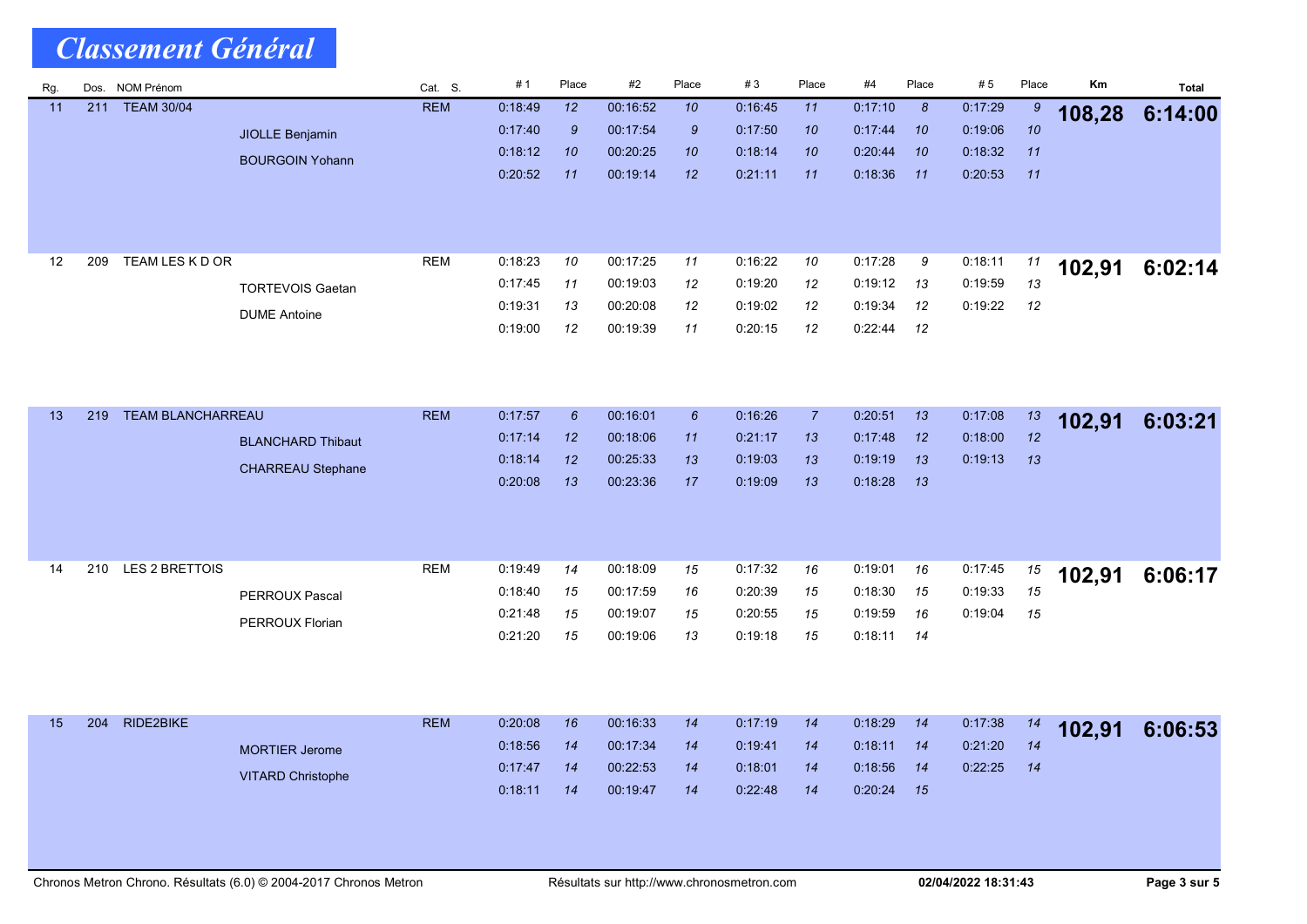| Rg. | Dos. | <b>NOM Prénom</b>         |                         | Cat. S.    | #1      | Place | #2       | Place            | #3      | Place            | #4      | Place | #5      | Place | Km     | <b>Total</b> |
|-----|------|---------------------------|-------------------------|------------|---------|-------|----------|------------------|---------|------------------|---------|-------|---------|-------|--------|--------------|
| 16  | 208  | <b>TROO BIKE FERTOIS</b>  |                         | <b>REM</b> | 0:18:27 | 11    | 00:16:27 | $\boldsymbol{8}$ | 0:16:43 | $\boldsymbol{8}$ | 0:20:58 | 15    | 0:22:45 | 17    | 102,91 | 6:10:25      |
|     |      |                           | <b>LEPETIT Vincent</b>  |            | 0:16.34 | 16    | 00:16:40 | 15               | 0.22.24 | 16               | 0:24:48 | 17    | 0:16:55 | 17    |        |              |
|     |      |                           | <b>PIERRE Gilles</b>    |            | 0:17:22 | 16    | 00:24:27 | 17               | 0:17:08 | 17               | 0:17:12 | 15    | 0:24:51 | 17    |        |              |
|     |      |                           |                         |            | 0:17:18 | 16    | 00:25:00 | 16               | 0:16.43 | 16               | 0:17:53 | 16    |         |       |        |              |
|     |      |                           |                         |            |         |       |          |                  |         |                  |         |       |         |       |        |              |
|     |      |                           |                         |            |         |       |          |                  |         |                  |         |       |         |       |        |              |
|     |      |                           |                         |            |         |       |          |                  |         |                  |         |       |         |       |        |              |
| 17  | 202  | LES CUISSES DE GRENOUILLE |                         | REM        | 0.20:16 | 17    | 00:17:52 | 16               | 0:20:06 | 18               | 0:18:09 | 17    | 0.18.26 | 16    | 97,54  | 6:00:08      |
|     |      |                           | <b>NAVEAU Frederic</b>  |            | 0:18:44 | 17    | 00:18:54 | 17               | 0:19:03 | 17               | 0:19:52 | 16    | 0:19:04 | 16    |        |              |
|     |      |                           | <b>GUERIN Damien</b>    |            | 0.19.41 | 17    | 00:20:36 | 16               | 0:20:39 | 16               | 0:19:37 | 17    | 0.20.51 | 16    |        |              |
|     |      |                           |                         |            | 0.20:02 | 17    | 00:23:16 | 15               | 0:25:08 | 17               |         |       |         |       |        |              |
|     |      |                           |                         |            |         |       |          |                  |         |                  |         |       |         |       |        |              |
|     |      |                           |                         |            |         |       |          |                  |         |                  |         |       |         |       |        |              |
| 18  | 218  | <b>NERVOUSBIKER</b>       |                         | <b>REM</b> | 0:21:40 | 21    | 00:17:08 | 17               | 0:18:10 | 17               | 0:19:55 | 18    | 0:22:25 | 20    |        |              |
|     |      |                           |                         |            | 0:17:46 | 18    | 00:18:38 | 18               | 0:21:33 | 19               | 0:18:45 | 18    | 0:19:40 | 18    | 97,54  | 6:08:30      |
|     |      |                           | <b>MOREAU Damien</b>    |            | 0:21:23 | 18    | 00:23:21 | 18               | 0:19:37 | 18               | 0:21:09 | 18    | 0:23:00 | 18    |        |              |
|     |      |                           | <b>CAILLAS Fabien</b>   |            | 0.22:18 | 18    | 00:20:05 | 18               | 0:22:06 | 18               |         |       |         |       |        |              |
|     |      |                           |                         |            |         |       |          |                  |         |                  |         |       |         |       |        |              |
|     |      |                           |                         |            |         |       |          |                  |         |                  |         |       |         |       |        |              |
|     |      |                           |                         |            |         |       |          |                  |         |                  |         |       |         |       |        |              |
| 19  | 214  | LES 2 ROUX                |                         | <b>REM</b> | 0:21:23 | 19    | 00:20:18 | 21               | 0:19:22 | 21               | 0:19:14 | 21    | 0:19:34 | 21    | 97,54  | 6:18:22      |
|     |      |                           | <b>ROUX Alexandre</b>   |            | 0:19:22 | 21    | 00:20:31 | 21               | 0:21:55 | 21               | 0:19:56 | 21    | 0:21:01 | 21    |        |              |
|     |      |                           |                         |            | 0:20:49 | 21    | 00:21:59 | 20               | 0:21:02 | 20               | 0:22:36 | 20    | 0:21:30 | 20    |        |              |
|     |      |                           | <b>FLAMBARD Arnaud</b>  |            | 0.23:08 | 20    | 00:22:36 | 19               | 0.22.14 | 19               |         |       |         |       |        |              |
|     |      |                           |                         |            |         |       |          |                  |         |                  |         |       |         |       |        |              |
|     |      |                           |                         |            |         |       |          |                  |         |                  |         |       |         |       |        |              |
|     |      |                           |                         |            |         |       |          |                  |         |                  |         |       |         |       |        |              |
| 20  | 205  | <b>TEAM YELLOW 1</b>      |                         | <b>REM</b> | 0.21.01 | 18    | 00:19:21 | 19               | 0:17:56 | 19               | 0:19:35 | 19    | 0:18:15 | 18    | 92,17  | 6:00:11      |
|     |      |                           | <b>FOUQUET Kevin</b>    |            | 0:21:26 | 19    | 00:18:39 | 19               | 0:22:46 | 20               | 0.19.29 | 20    | 0:24:02 | 20    |        |              |
|     |      |                           | <b>FOUGERAY Mickael</b> |            | 0:19:43 | 20    | 00:25:06 | 21               | 0:20:29 | 21               | 0:23:42 | 21    | 0:21:20 | 21    |        |              |
|     |      |                           |                         |            | 0.23:08 | 21    | 00:24:20 | 20               |         |                  |         |       |         |       |        |              |
|     |      |                           |                         |            |         |       |          |                  |         |                  |         |       |         |       |        |              |
|     |      |                           |                         |            |         |       |          |                  |         |                  |         |       |         |       |        |              |